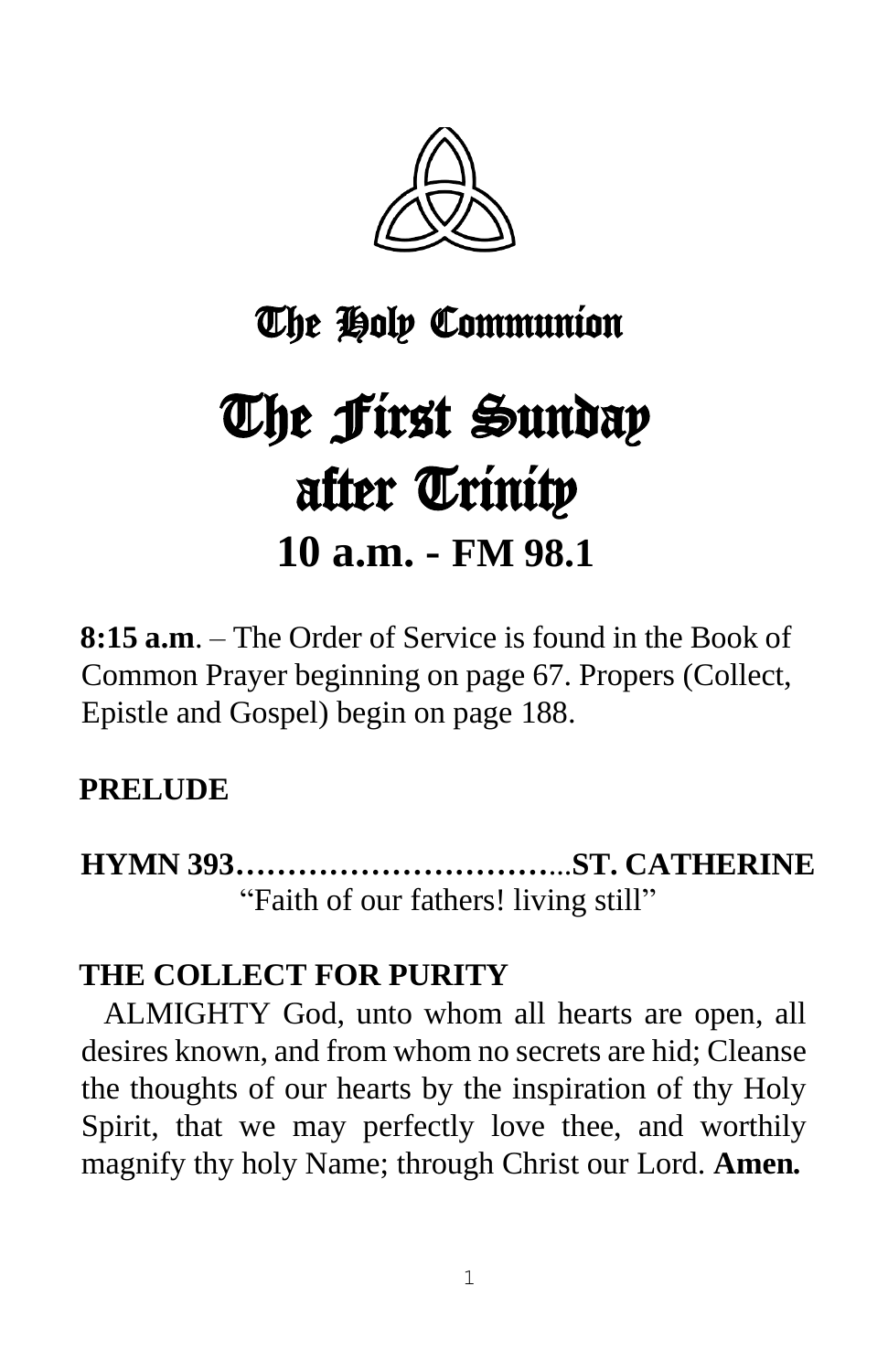### **THE SUMMARY OF THE LAW**

Hear what our Lord Jesus Christ saith.

 THOU shalt love the Lord thy God with all thy heart, and with all thy soul, and with all thy mind. This is the first and great commandment. And the second is like unto it; Thou shalt love thy neighbour as thyself. On these two commandments hang all the Law and the Prophets.

**KYRIE ELEISON Lord, have mercy upon us. Christ, have mercy upon us. Lord, have mercy upon us.** 

**Minister:** The Lord be with you. **Answer: And with thy spirit.** 

## **THE COLLECT FOR TRINITY 1**

O GOD, the strength of all those who put their trust in thee; Mercifully accept our prayers; and because, through the weakness of our mortal nature, we can do no good thing without thee, grant us the help of thy grace, that in keeping thy commandments we may please thee, both in will and deed; through Jesus Christ our Lord. **Amen.**

## **OLD TESTAMENT LESSON – Genesis 3**

*The Fall: Sin enters into the world*

**3 <sup>1</sup>** Now the serpent was more subtil than any beast of the field which the Lord God had made. And he said unto the woman, Yea, hath God said, Ye shall not eat of every tree of the garden?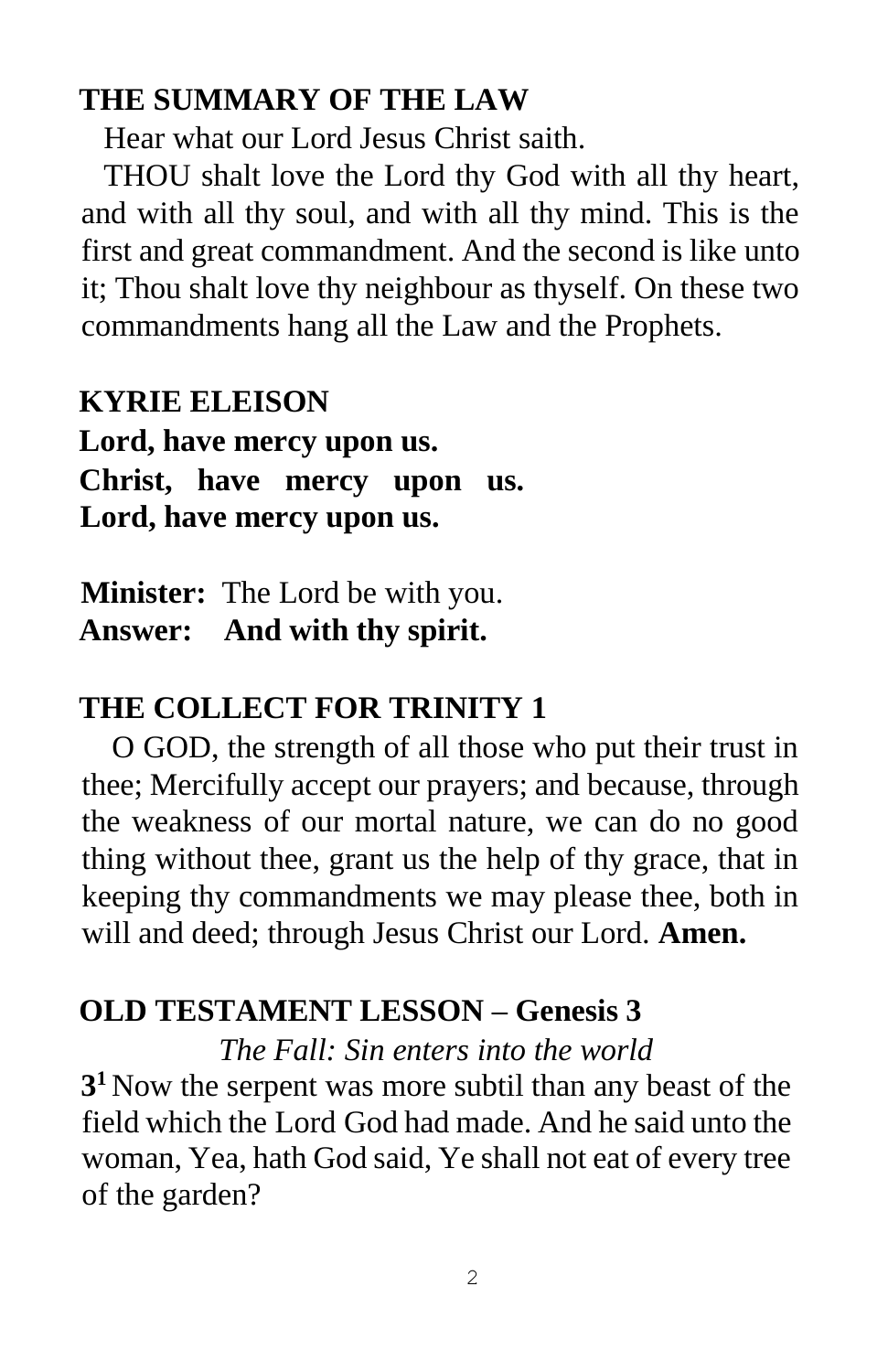**<sup>2</sup>** And the woman said unto the serpent, We may eat of the fruit of the trees of the garden:

**<sup>3</sup>**But of the fruit of the tree which is in the midst of the garden, God hath said, Ye shall not eat of it, neither shall ye touch it, lest ye die.

**<sup>4</sup>** And the serpent said unto the woman, Ye shall not surely die:

**<sup>5</sup>** For God doth know that in the day ye eat thereof, then your eyes shall be opened, and ye shall be as gods, knowing good and evil.

**<sup>6</sup>** And when the woman saw that the tree was good for food, and that it was pleasant to the eyes, and a tree to be desired to make one wise, she took of the fruit thereof, and did eat, and gave also unto her husband with her; and he did eat.

<sup>7</sup> And the eyes of them both were opened, and they knew that they were naked; and they sewed fig leaves together, and made themselves aprons.

**<sup>8</sup>** And they heard the voice of the Lord God walking in the garden in the cool of the day: and Adam and his wife hid themselves from the presence of the Lord God amongst the trees of the garden.

**<sup>9</sup>** And the Lord God called unto Adam, and said unto him, Where art thou?

**<sup>10</sup>** And he said, I heard thy voice in the garden, and I was afraid, because I was naked; and I hid myself.

**<sup>11</sup>** And he said, Who told thee that thou wast naked? Hast thou eaten of the tree, whereof I commanded thee that thou shouldest not eat?

**<sup>12</sup>** And the man said, The woman whom thou gavest to be with me, she gave me of the tree, and I did eat.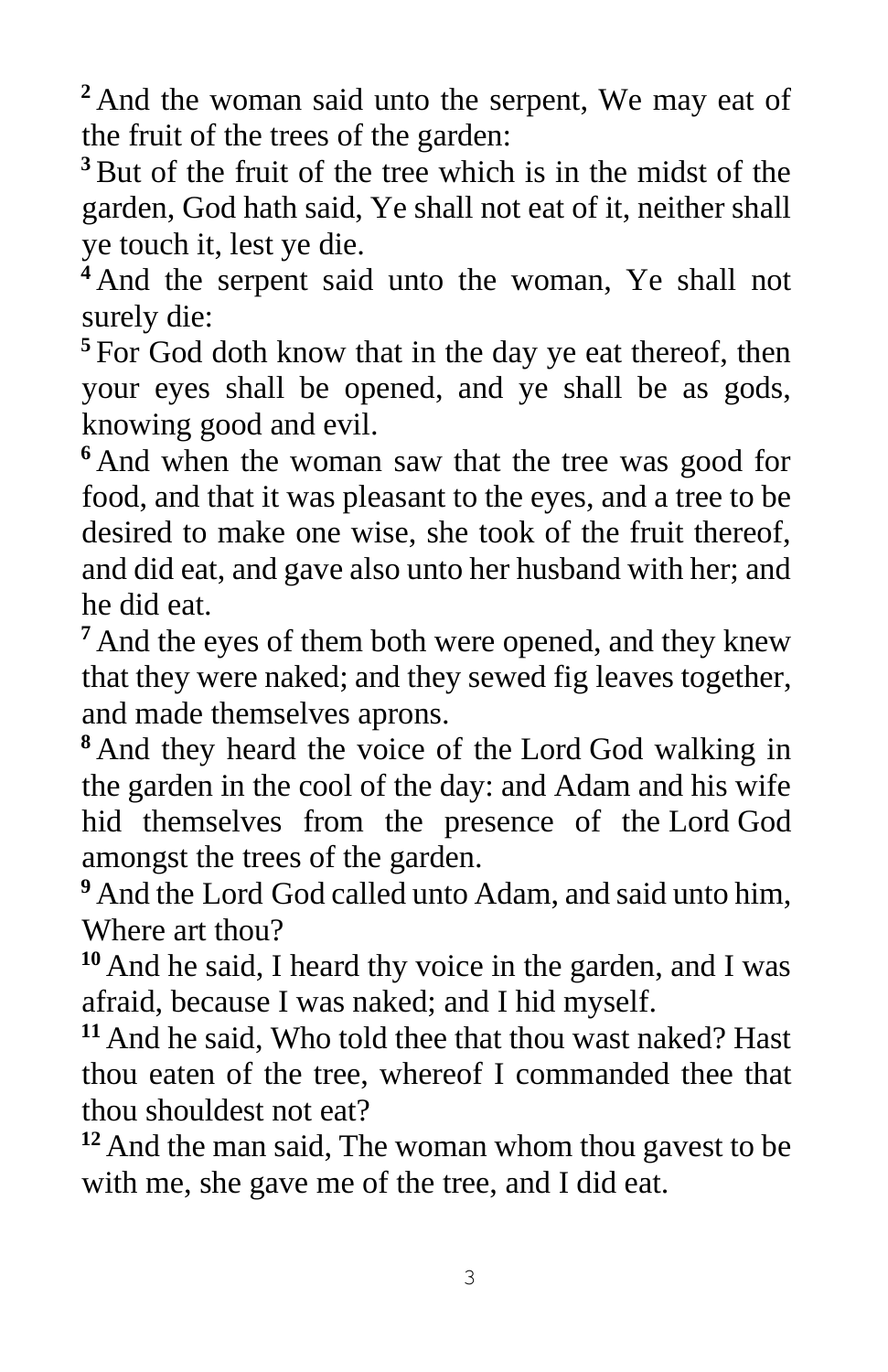**<sup>13</sup>** And the Lord God said unto the woman, What is this that thou hast done? And the woman said, The serpent beguiled me, and I did eat.

**<sup>14</sup>** And the Lord God said unto the serpent, Because thou hast done this, thou art cursed above all cattle, and above every beast of the field; upon thy belly shalt thou go, and dust shalt thou eat all the days of thy life:

**<sup>15</sup>** And I will put enmity between thee and the woman, and between thy seed and her seed; it shall bruise thy head, and thou shalt bruise his heel.

**<sup>16</sup>** Unto the woman he said, I will greatly multiply thy sorrow and thy conception; in sorrow thou shalt bring forth children; and thy desire shall be to thy husband, and he shall rule over thee.

**<sup>17</sup>** And unto Adam he said, Because thou hast hearkened unto the voice of thy wife, and hast eaten of the tree, of which I commanded thee, saying, Thou shalt not eat of it: cursed is the ground for thy sake; in sorrow shalt thou eat of it all the days of thy life;

**<sup>18</sup>** Thorns also and thistles shall it bring forth to thee; and thou shalt eat the herb of the field;

**<sup>19</sup>** In the sweat of thy face shalt thou eat bread, till thou return unto the ground; for out of it wast thou taken: for dust thou art, and unto dust shalt thou return.

**<sup>20</sup>** And Adam called his wife's name Eve; because she was the mother of all living.

**<sup>21</sup>** Unto Adam also and to his wife did the Lord God make coats of skins, and clothed them.

**<sup>22</sup>** And the Lord God said, Behold, the man is become as one of us, to know good and evil: and now, lest he put forth his hand, and take also of the tree of life, and eat, and live for ever: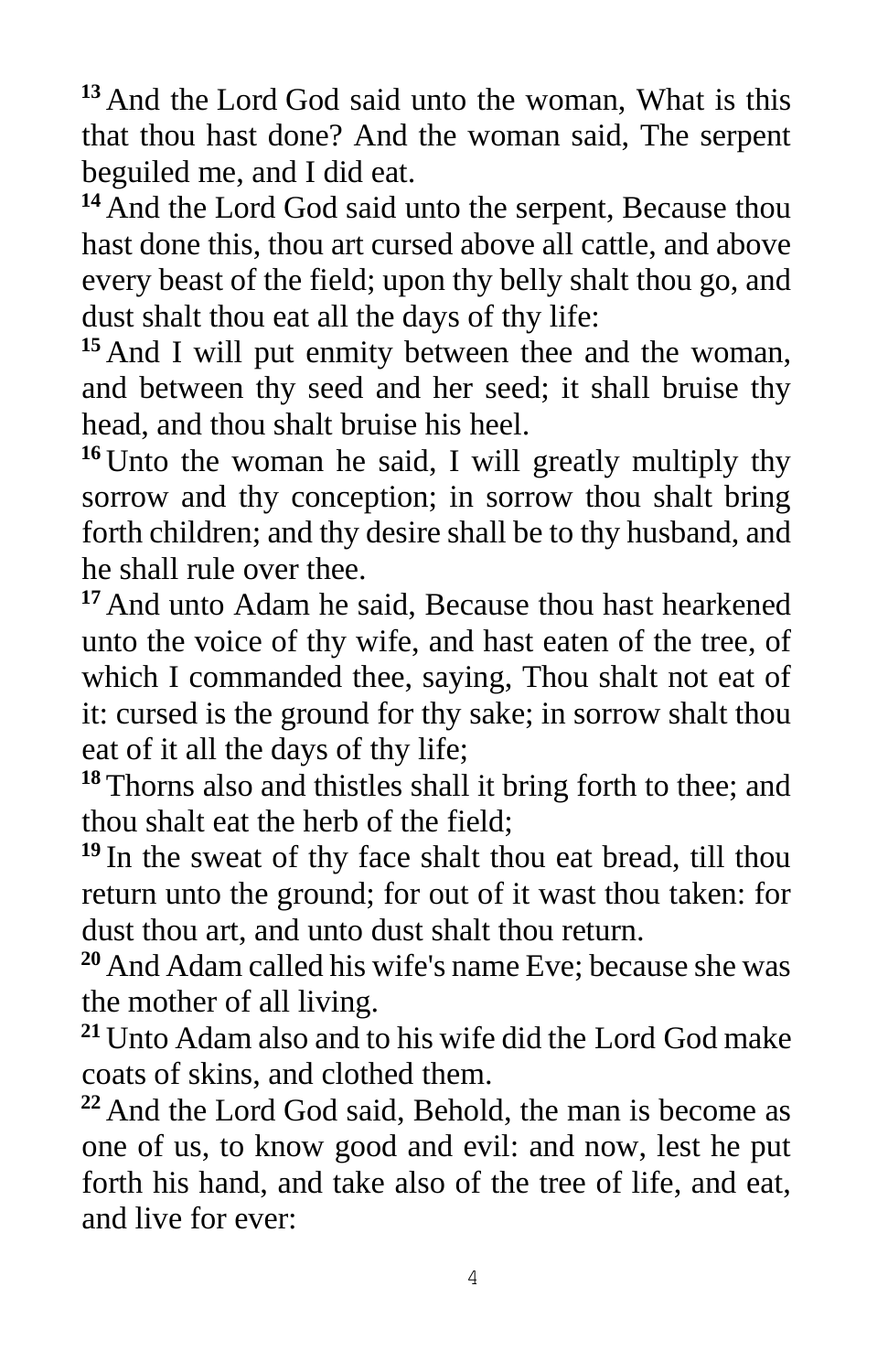**<sup>23</sup>** Therefore the Lord God sent him forth from the garden of Eden, to till the ground from whence he was taken. **<sup>24</sup>** So he drove out the man; and he placed at the east of the garden of Eden Cherubims, and a flaming sword which turned every way, to keep the way of the tree of life.

#### **THE EPISTLE**

#### *1 John 4:7-21*

 BELOVED, let us love one another: for love is of God: and every one that loveth is born of God, and knoweth God. He that loveth not knoweth not God; for God is love. In this was manifested the love of God toward us, be cause that God sent his only begotten Son into the world, that we might live through him. Herein is love, not that we loved God, but that he loved us, and sent his Son to be the propi- tiation for our sins. Beloved, if God so loved us, we ought also to love one another. No man hath seen God at any time. If we love one another, God dwelleth in us, and his love is perfected in us. Hereby know we that we dwell in him, and he in us, because he hath given us of his Spirit. And we have seen and do testify that the Father sent the Son to be the Saviour of the world. Whosoever shall confess that Jesus is the Son of God, God dwelleth in him, and he in God. And we have known and believed the love that God hath to us. God is love; and he that dwelleth in love dwelleth in God, and God in him. Herein is our love made perfect, that we may have boldness in the day of judgment: because as he is, so are we in this world. There is no fear in love; but perfect love casteth out fear: because fear hath torment. He that feareth is not made perfect in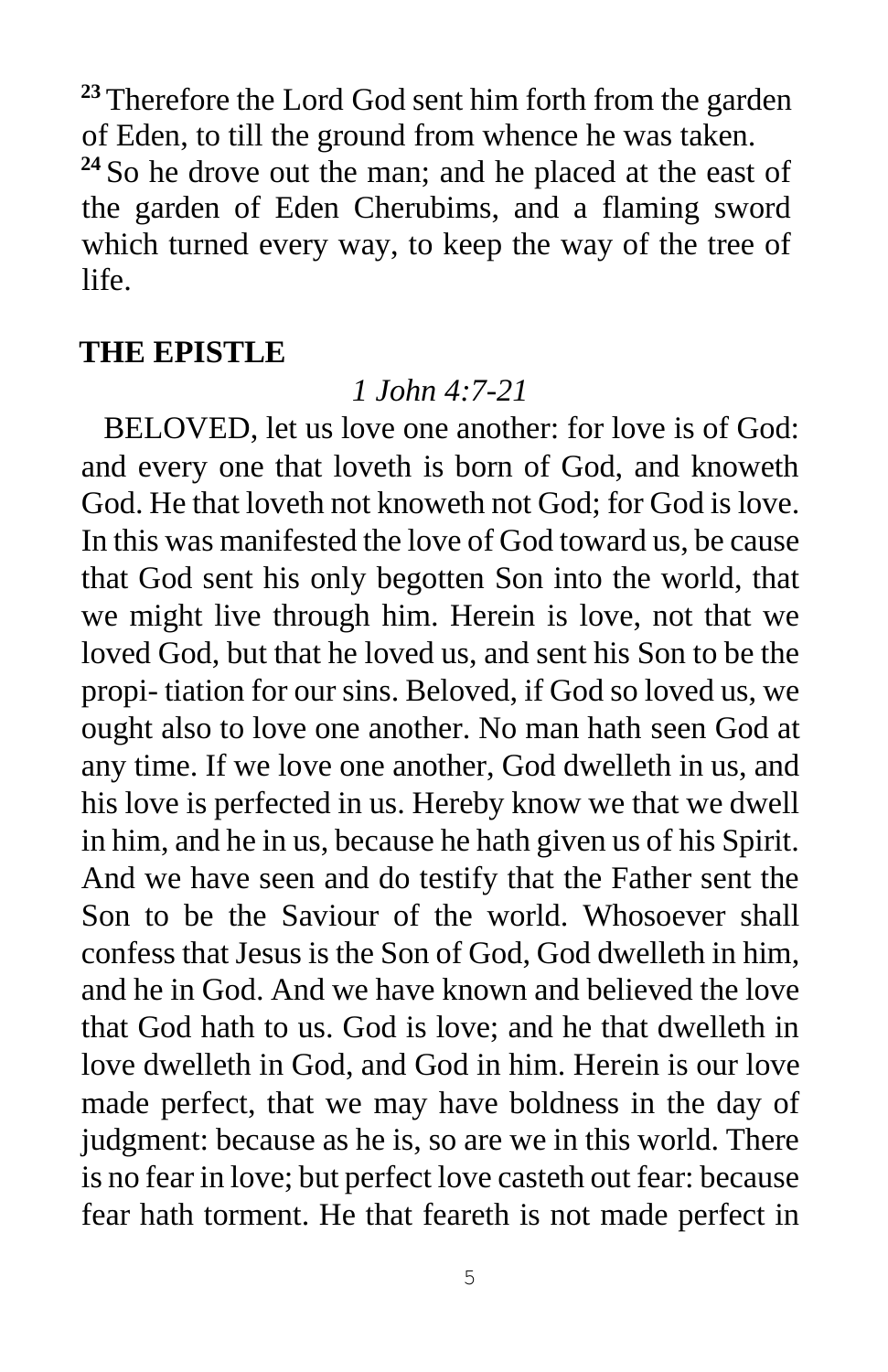love. We love him, because he first loved us. If a man say, I love God, and hateth his brother, he is a liar: for he that loveth not his brother whom he hath seen, how can he love God whom he hath not seen? And this commandment have we from him, That he who loveth God love his brother also.

#### **THE GOSPEL**

#### *St. Luke 16:19-31*

 THERE was a certain rich man, which was clothed in purple and fine linen, and fared sumptuously every day: and there was a certain beggar named Lazarus, which was laid at his gate, full of sores, and desiring to be fed with the crumbs which fell from the rich man's table: moreover the dogs came and licked his sores. And it came to pass, that the beggar died, and was carried by the angels into Abraham's bosom: the rich man also died, and was buried; and in hell he lift up his eyes. being in torments, and seeth Abraham afar off, an Lazarus in his bosom. And he cried and said, Father Abraham, have mercy on me, and send Lazarus, that he may dip the tip of his finger in water, and cool my tongue; for I am tormented in this flame. But Abraham said, Son, remember that thou in thy lifetime receivedst thy good things, and likewise Lazarus evil things: but now he is comforted, and thou art tormented. And beside all this, between us and you there is a great gulf fixed: so that they which would pass from hence to you cannot; neither can they pass to us, that would come from thence. Then he said, I pray thee there fore, father, that thou wouldest send him to my father's house: for I have five brethren; that he may testify unto them, lest they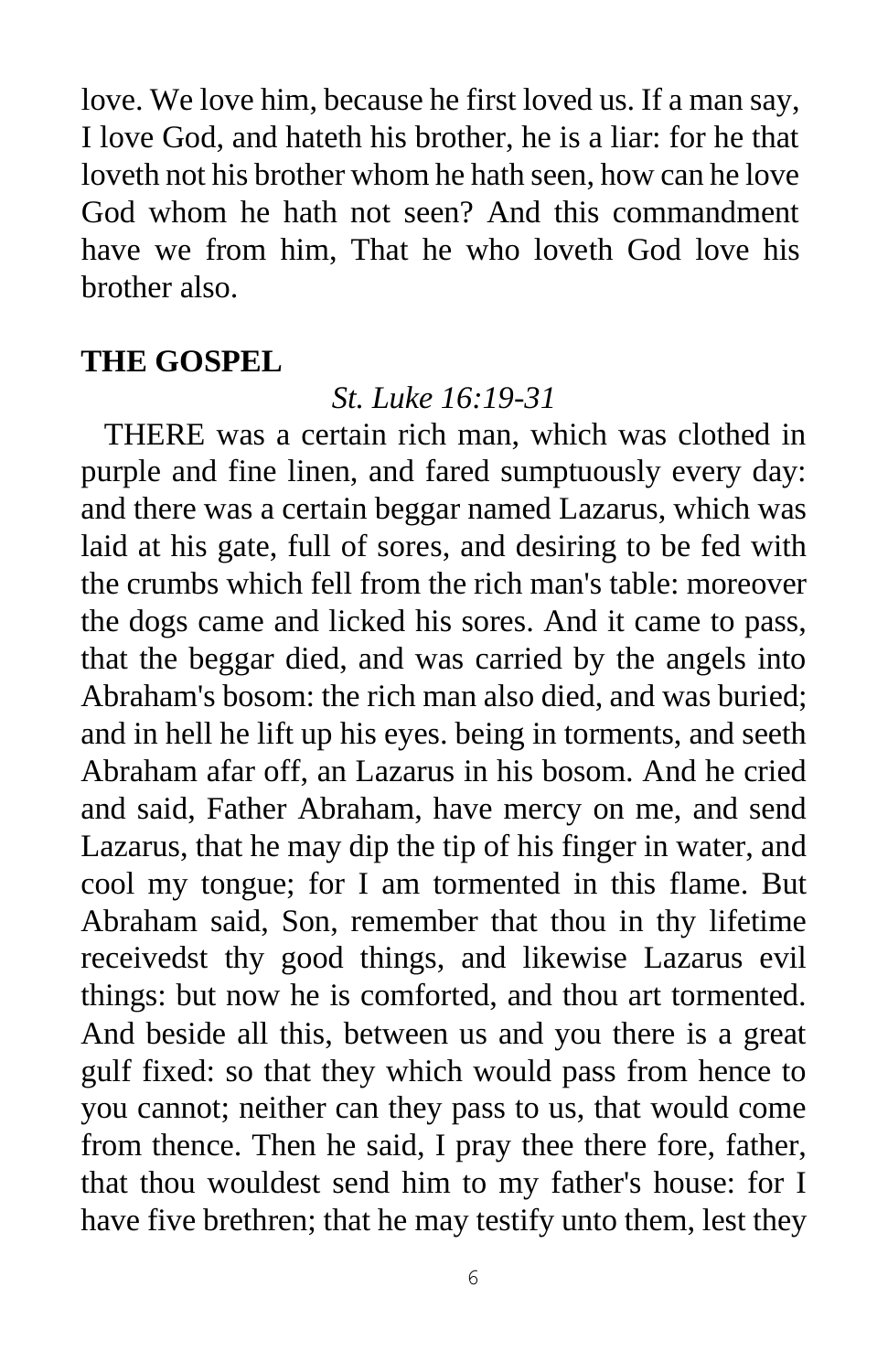also come into this place of torment. Abraham saith unto him, They have Moses and the prophets; let them hear them. And he said, Nay, father Abraham: but if one went unto them from the dead, they will repent. And he said unto him, If they hear not Moses and the prophets, neither will they be persuaded, though one rose from the dead.

#### **THE NICENE CREED**

 **I BELIEVE in one God the Father Almighty, Maker of heaven and earth, And of all things visible and invisible:** 

 **And in one Lord Jesus Christ, the only-begotten Son of God; Begotten of his Father before all worlds, God of God, Light of Light, Very God of very God; Begotten, not made; Being of one substance with the Father; By whom all things were made: Who for us men and for our salvation came down from heaven, And was incarnate by the Holy Ghost of the Virgin Mary, And was made man: And was crucified also for us under Pontius Pilate; He suffered and was buried: And the third day he rose again according to the Scriptures: And ascended into heaven, And sitteth on the right hand of the Father: And he shall come again, with glory, to judge both the quick and the dead; Whose kingdom shall have no end.** 

 **And I believe in the Holy Ghost, The Lord, and Giver of Life, Who proceedeth from the Father and the Son; Who with the Father and the Son together is worshipped and glorified; Who spake by the Prophets:** 

7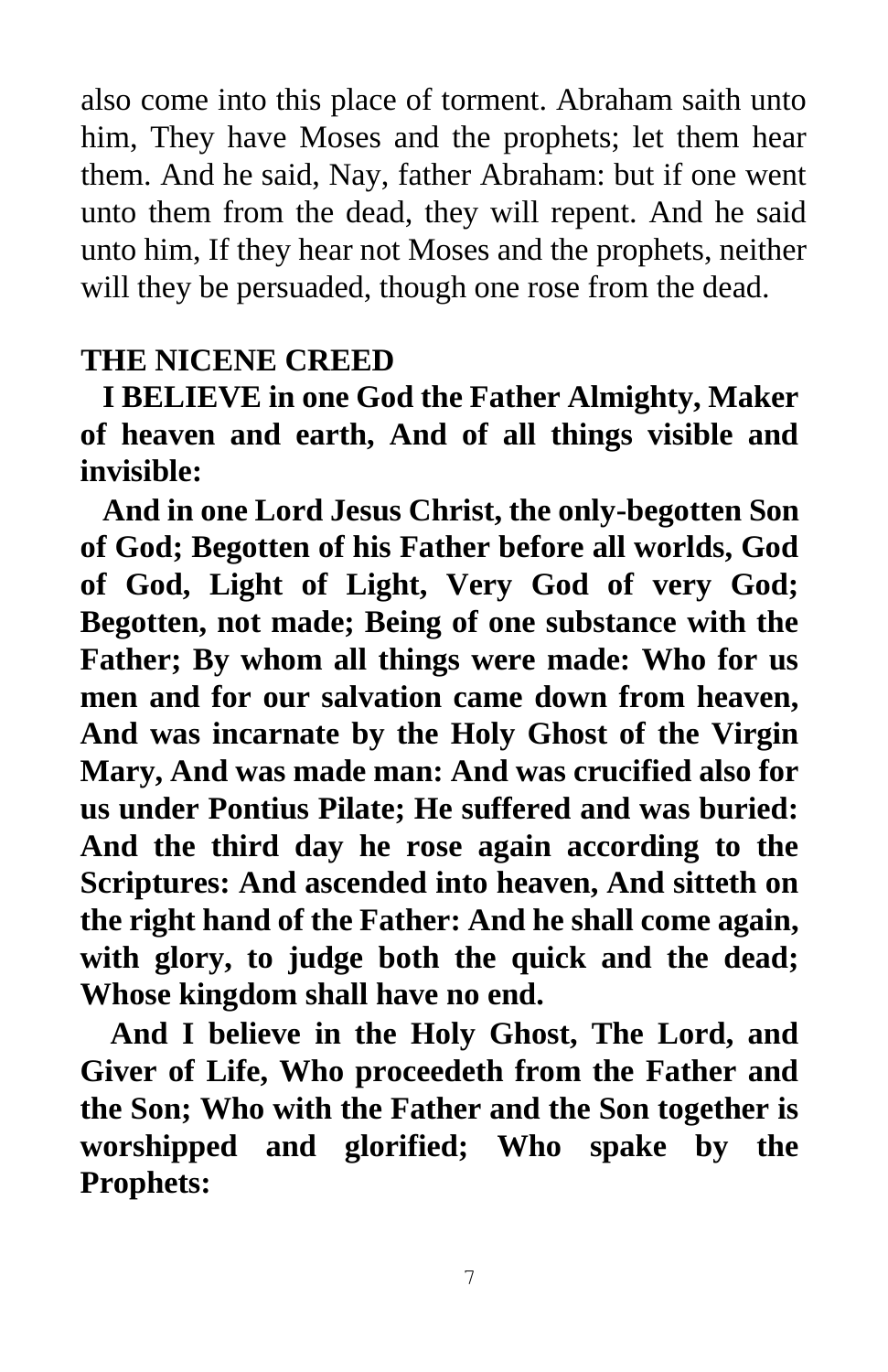**And I believe one Catholic and Apostolic Church: I acknowledge one Baptism for the remission of sins: And I look for the Resurrection of the dead: And the Life of the world to come. Amen.** 

**HYMN 304 ………………………………… BEECHER** "There's a wideness in God's mercy"

**SERMON ………………………...Father Louis Guerin**

**Online Giving:** A portal for on-line giving is now available on St. Luke's webpage page: [www.stlukesblueridge.org.](http://www.stlukesblueridge.org/)

#### **DOXOLOGY**

**Praise God, from whom all blessings flow; Praise him all creatures here below; Praise him above, ye heav'nly host; Praise Faither, Son and Holy Ghost. Amen.** 

#### **PRAYER FOR THE CHURCH**

Minister: Let us pray for the whole state of Christ's Church.

 ALMIGHTY and everliving God, who by thy holy Apostle hast taught us to make prayers, and supplications, and to give thanks for all men; We humbly beseech thee most mercifully to accept our [alms and] oblations, and to receive these our prayers, which we offer unto thy Divine Majesty; beseeching thee to inspire continually the Universal Church with the spirit of truth, unity, and concord: And grant that all those who do confess thy holy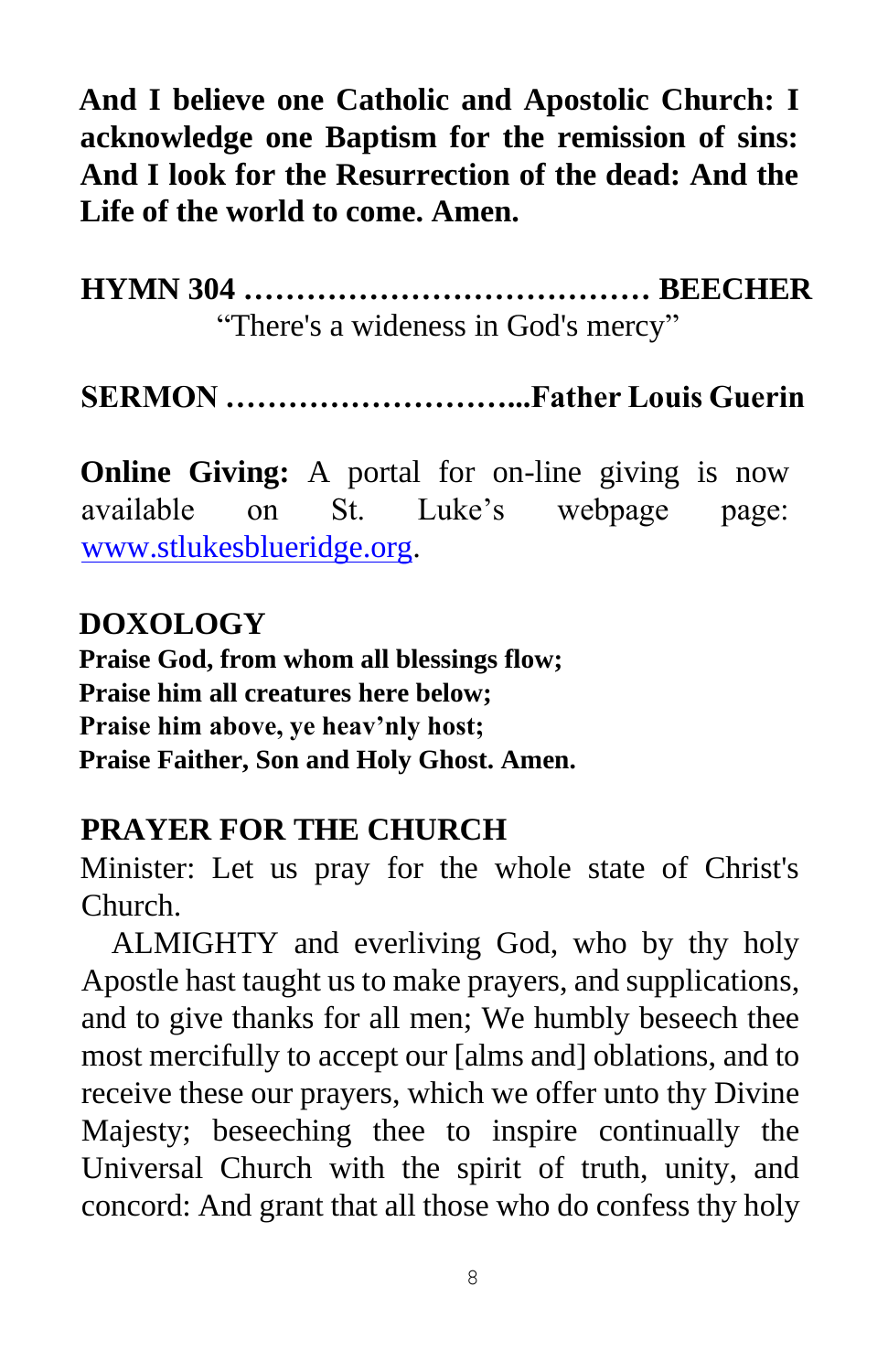Name may agree in the truth of thy holy Word, and live in unity and godly love.

 We beseech thee also, so to direct and dispose the hearts of all Christian Rulers, that they may truly and impartially administer justice, to the punishment of wickedness and vice, and to the maintenance of thy true religion, and virtue.

 Give grace, O heavenly Father, to all Bishops and other Ministers, that they may, both by their life and doctrine, set forth thy true and lively Word, and rightly and duly administer thy holy Sacraments.

 And to all thy People give thy heavenly grace; and especially to this congregation here present; that, with meek heart and due reverence, they may hear, and receive thy holy Word; truly serving thee in holiness and righteousness all the days of their life.

 And we most humbly beseech thee, of thy goodness, O Lord, to comfort and succour all those who, in this transitory life, are in trouble, sorrow, need, sickness, or any other adversity.

 And we also bless thy holy Name for all thy servants departed this life in thy faith and fear beseeching thee to grant them continual growth in thy love and service, and to give us grace so to follow their good examples, that with them we may be partakers of thy heavenly kingdom. Grant this, O Father, for Jesus Christ's sake, our only Mediator and Advocate. **Amen.**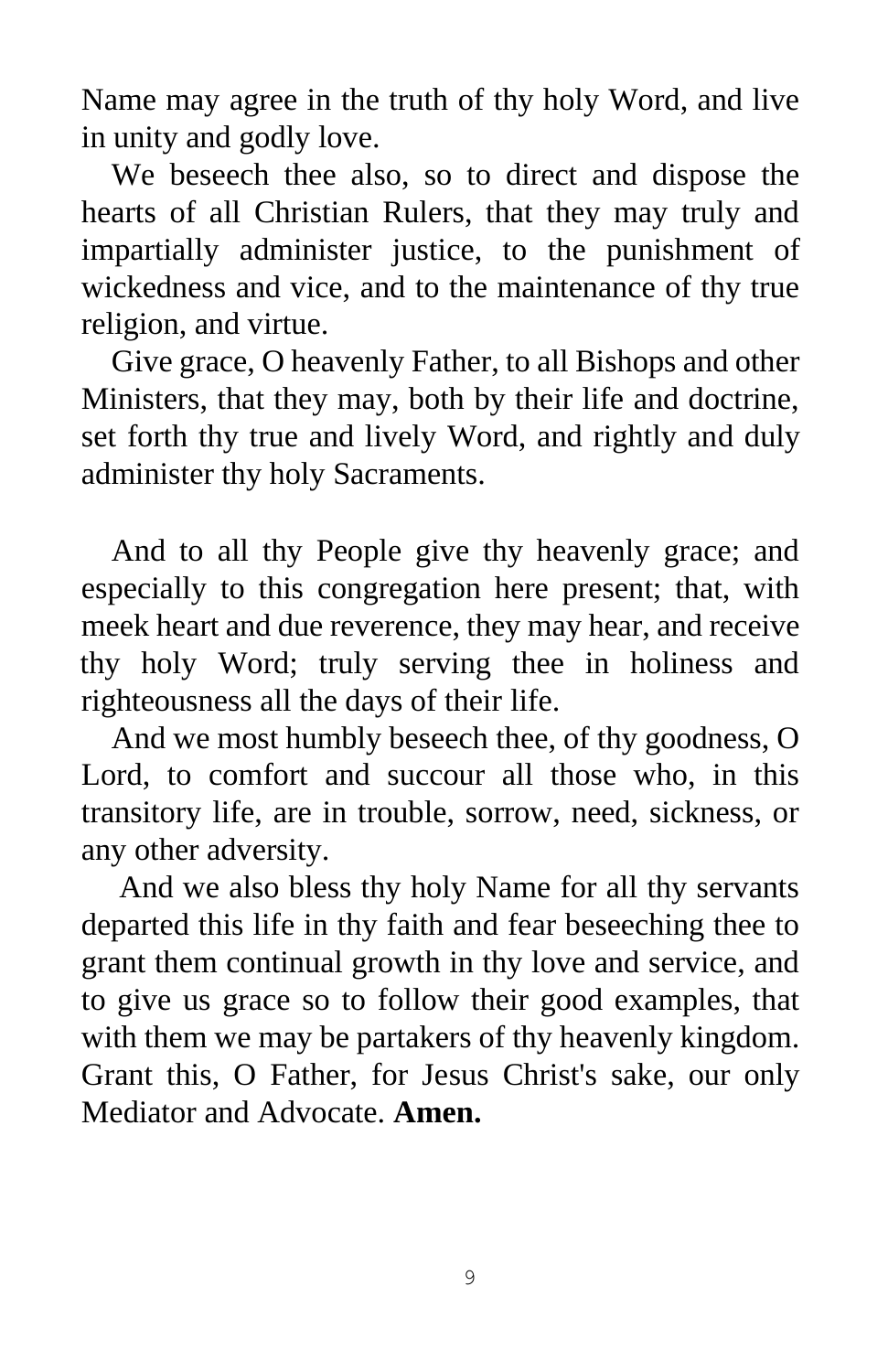#### **GENERAL CONFESSION**

*¶ Then shall the Priest say to those who come to receive the Holy Communion,*

YE who do truly and earnestly repent you of your sins, and are in love and charity with your neighbours, and intend to lead a new life, following the commandments of God, and walking from henceforth in his holy ways; Draw near with faith, and take this holy Sacrament to your comfort; and make your humble confession to Almighty God, devoutly kneeling.

 **ALMIGHTY God, Father of our Lord Jesus Christ, Maker of all things, Judge of all men; We acknowledge and bewail our manifold sins and wickedness, Which we, from time to time, most grievously have committed, By thought, word, and deed, Against thy Divine Majesty, Provoking most justly thy wrath and indignation against us. We do earnestly repent, And are heartily sorry for these our misdoings; The remembrance of them is grievous unto us; The burden of them is intolerable. Have mercy upon us, Have mercy upon us, most merciful Father; For thy Son our Lord Jesus Christ's sake, Forgive us all that is past; And grant that we may ever hereafter Serve and please thee In newness of life, To the honour and glory of thy Name; Through Jesus Christ our Lord. Amen**.

## **THE ABSOLUTION**

*¶ Then shall the Priest (the Bishop if he be present) stand up, and turning to the People, say,*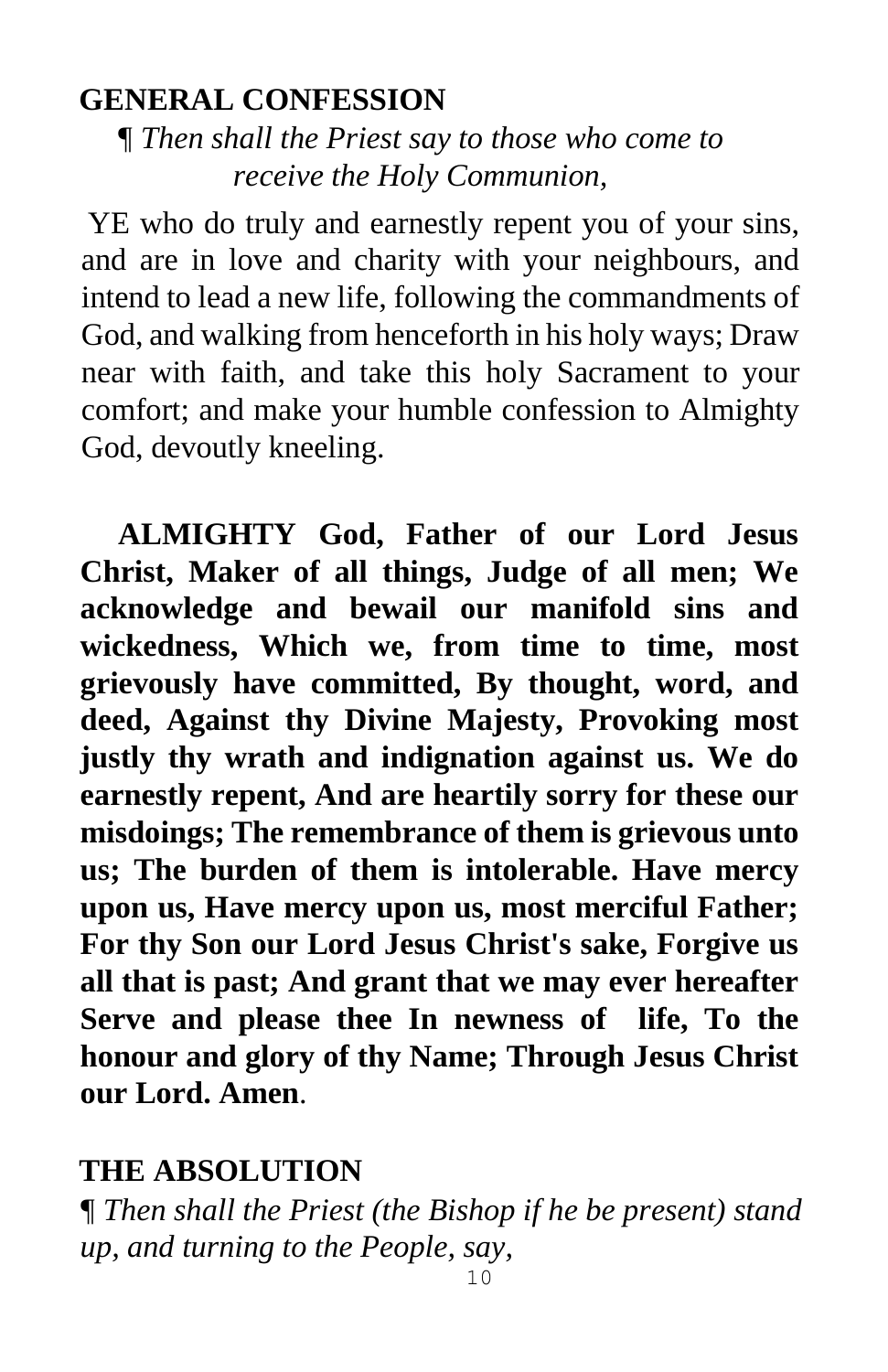ALMIGHTY God, our heavenly Father, who of his great mercy hath promised forgiveness of sins to all those who with hearty repentance and true faith turn unto him; Have mercy upon you; pardon and deliver you from all your sins; confirm and strengthen you in all goodness; and bring you to everlasting life; through Jesus Christ our Lord. **Amen.** 

#### **THE COMFORTABLE WORDS**

*¶ Then shall the Priest say,*

Hear what comfortable words our Saviour Christ saith unto all who truly turn to him.

 COME unto me, all ye that travail and are heavy laden, and I will refresh you. *St. Matt. xi. 28.*

 So God loved the world, that he gave his only-begotten Son, to the end that all that believe in him should not perish, but have everlasting life. *St. John iii. 16.*

Hear also what Saint Paul saith.

This is a true saying, and worthy of all men to be received, That Christ Jesus came into the world to save sinners. *1 Tim. i. 15.* 

Hear also what Saint John saith.

If any man sin, we have an Advocate with the Father, Jesus Christ the righteous; and he is the Propitiation for our sins. 1 St. John ii. 1, 2.

#### **SURSUM CORDA**

**Priest.** Lift up your hearts.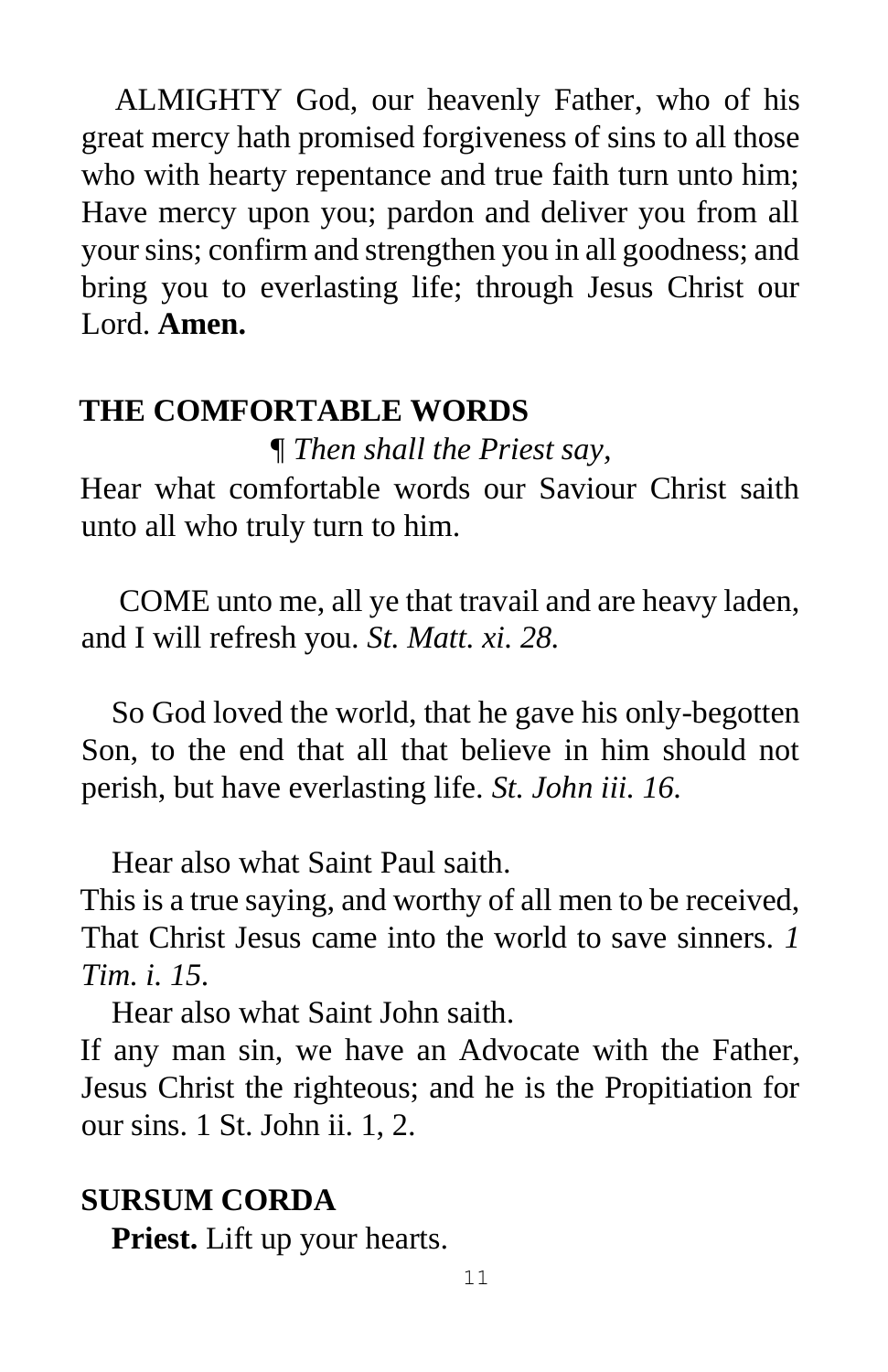## **Answer. We lift them up unto the Lord. Priest.** Let us give thanks unto our Lord God. **Answer. It is meet and right so to do.**

 IT is very meet, right, and our bounden duty, that we should at all times, and in all places, give thanks unto thee, O Lord, Holy Father, Almighty, Everlasting God.

THROUGH thy most dearly beloved Son Jesus Christ our Lord; who, after his most glorious Resurrection, manifestly appeared to all his Apostles, and in their sight ascended up into heaven, to prepare a place for us; that where he is, thither we might also ascend, and reign with him in glory.

 THEREFORE with Angels and Archangels, and with all the company of heaven, we laud and magnify thy glorious Name; evermore praising thee, and saying,

#### **SANCTUS**

## **HOLY, HOLY, HOLY, Lord God of hosts, Heaven and earth are full of thy glory: Glory be to thee, O Lord Most High. Amen.**

#### **PRAYER OF CONSECRATION**

 ALL glory be to thee, Almighty God, our heavenly Father, for that thou, of thy tender mercy, didst give thine only Son Jesus Christ to suffer death upon the Cross for our redemption; who made there (by his one oblation of himself once offered) a full, perfect, and sufficient sacrifice, oblation, and satisfaction, for the sins of the whole world; and did institute, and in his holy Gospel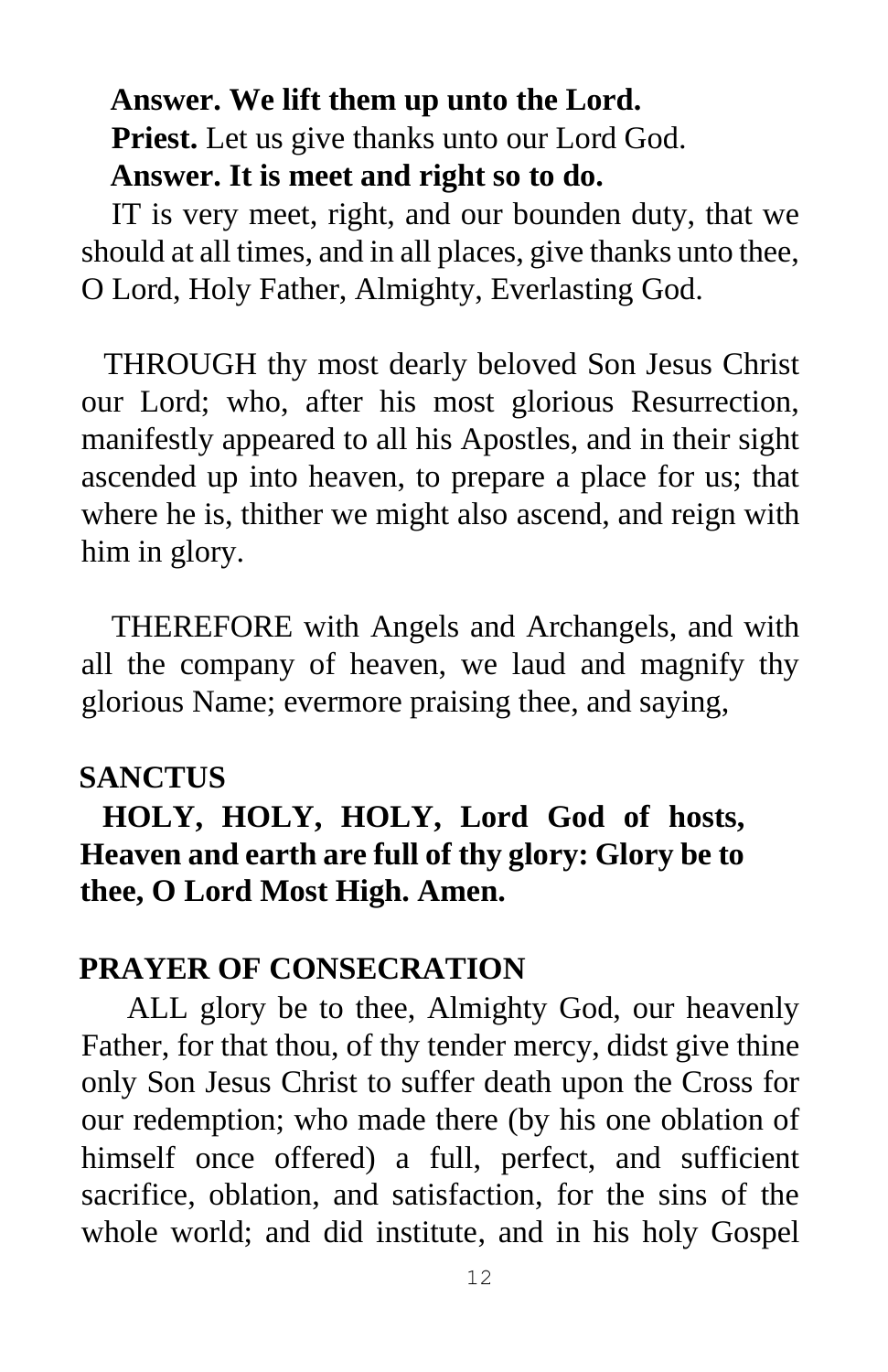command us to continue, a perpetual memory of that his precious death and sacrifice, until his coming again: For in the night in which he was betrayed, he took Bread; and when he had given thanks, he brake it, and gave it to his disciples, saying, Take, eat, this is my Body, which is given for you; Do this in remembrance of me. Likewise, after supper, he took the Cup; and when he had given thanks, he gave it to them, saying, Drink ye all of this; for this is my Blood of the New Testament, which is shed for you, and for many, for the remission of sins; Do this, as oft as ye shall drink it, in remembrance of me.

#### *The Oblation*

 WHEREFORE, O Lord and heavenly Father, according to the institution of thy dearly beloved Son our Saviour Jesus Christ, we, thy humble servants, do celebrate and make here before thy Divine Majesty, with these thy holy gifts, which we now offer unto thee, the memorial thy Son hath commanded us to make; having in remembrance his blessed passion and precious death, his mighty resurrection and glorious ascension; rendering unto thee most hearty thanks for the innumerable benefits procured unto us by the same.

#### *The Invocation*

 AND we most humbly beseech thee, O merciful Father, to hear us; and, of thy almighty goodness, vouchsafe to bless and sanctify, with thy Word and Holy Spirit, these thy gifts and creatures of bread and wine; that we, receiving them according to thy Son our Saviour Jesus Christ's holy institution, in remembrance of his death and passion, may be partakers of his most blessed Body and Blood.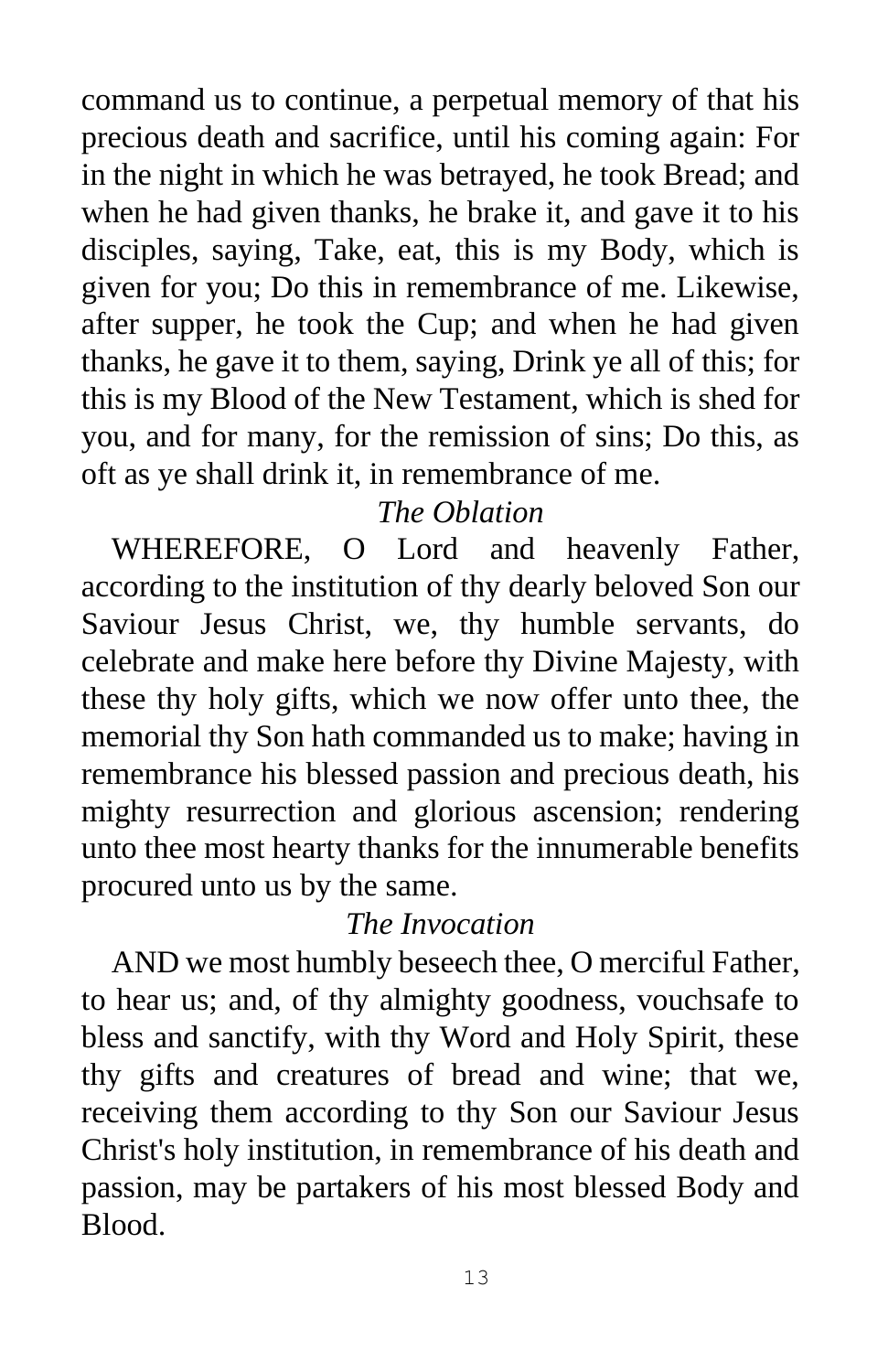AND we earnestly desire thy fatherly goodness, mercifully to accept this our sacrifice of praise and thanksgiving; most humbly beseeching thee to grant that, by the merits and death of thy Son Jesus Christ, and through faith in his blood, we, and all thy whole Church, may obtain remission of our sins, and all other benefits of his passion. And here we offer and present unto thee, O Lord, our selves, our souls and bodies, to be a reasonable, holy, and living sacrifice unto thee; humbly beseeching thee, that we, and all others who shall be partakers of this Holy Communion, may worthily receive the most precious Body and Blood of thy Son Jesus Christ, be filled with thy grace and heavenly benediction, and made one body with him, that he may dwell in us, and we in him. And although we are unworthy, through our manifold sins, to offer unto thee any sacrifice; yet we beseech thee to accept this our bounden duty and service; not weighing our merits, but pardoning our offences, through Jesus Christ our Lord; by whom, and with whom, in the unity of the Holy Ghost, all honour and glory be unto thee, O Father Almighty, world without end. **Amen.**

#### **THE LORD'S PRAYER**

**Minister:** And now, as our Saviour Christ hath taught us, we are bold to say,

 **OUR Father, who art in heaven, Hallowed be thy Name. Thy kingdom come. Thy will be done, On earth as it is in heaven. Give us this day our daily bread. And forgive us our trespasses, As we forgive those who trespass against us. And lead us not into temptation,**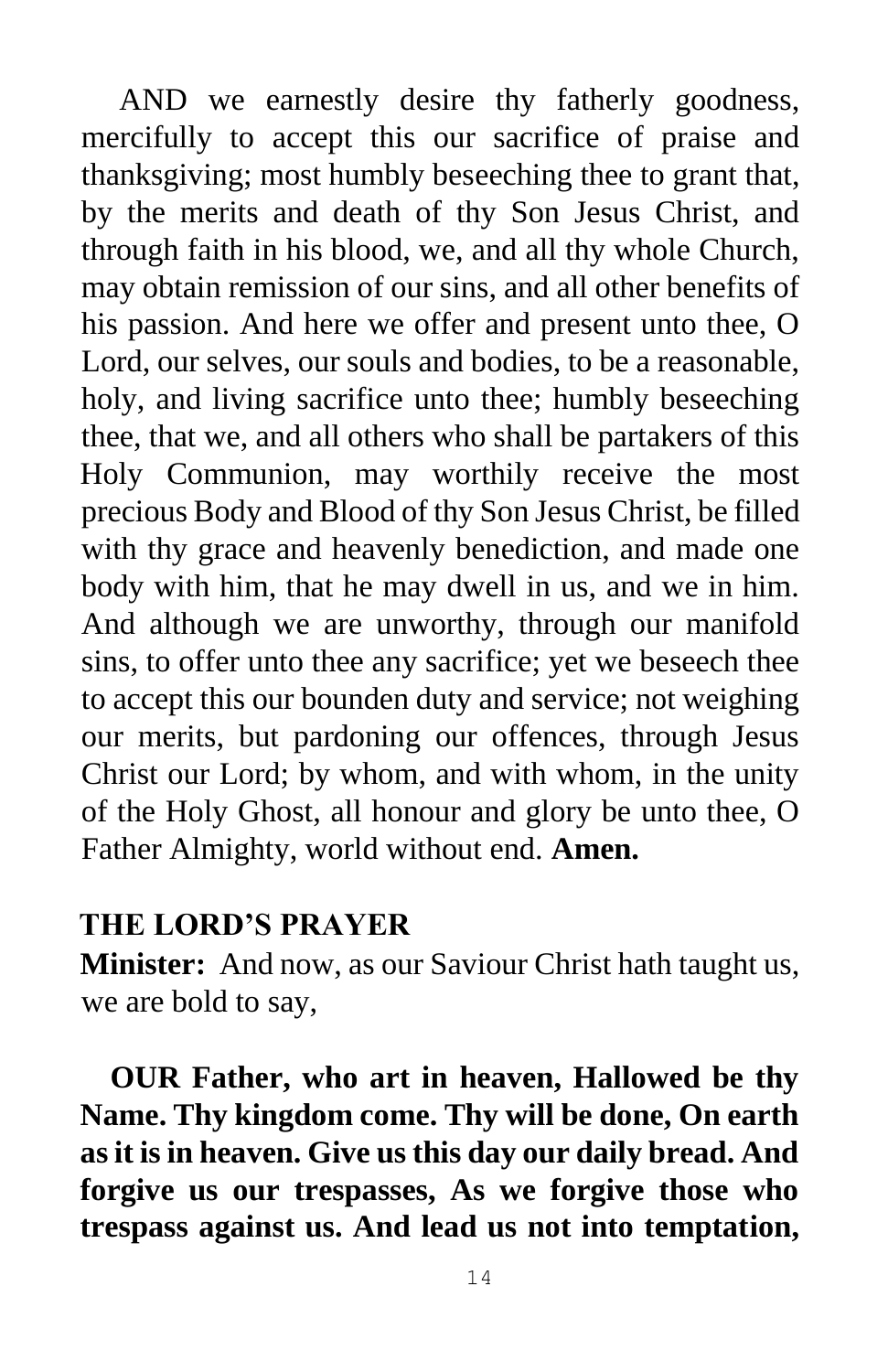**But deliver us from evil. For thine is the kingdom, and the power, and the glory, for ever and ever. Amen.** 

## **PRAYER OF HUMBLE ACCESS**

 **WE do not presume to come to this thy Table, O merciful Lord, trusting in our own righteousness, but in thy manifold and great mercies. We are not worthy so much as to gather up the crumbs under thy Table. But thou art the same Lord, whose property is always to have mercy: Grant us therefore, gracious Lord, so to eat the flesh of thy dear Son Jesus Christ, and to drink his blood, that our sinful bodies may be made clean by his body, and our souls washed through his most precious blood, and that we may evermore dwell in him, and he in us. Amen.** 

**AGNUS DEI** 

**O Lamb of God that takest away the sins of the world,** 

**Have mercy upon us.** 

**O Lamb of God that takest away the sins of the world.** 

**Have mercy upon us.** 

**O Lamb of God that takest away the sins of the world.** 

**Grant us thy peace.** 

## **THE COMMUNION**

 *All persons who have been baptised and have accepted Jesus Christ as Lord and Saviour are welcomed to receive Holy Communion.*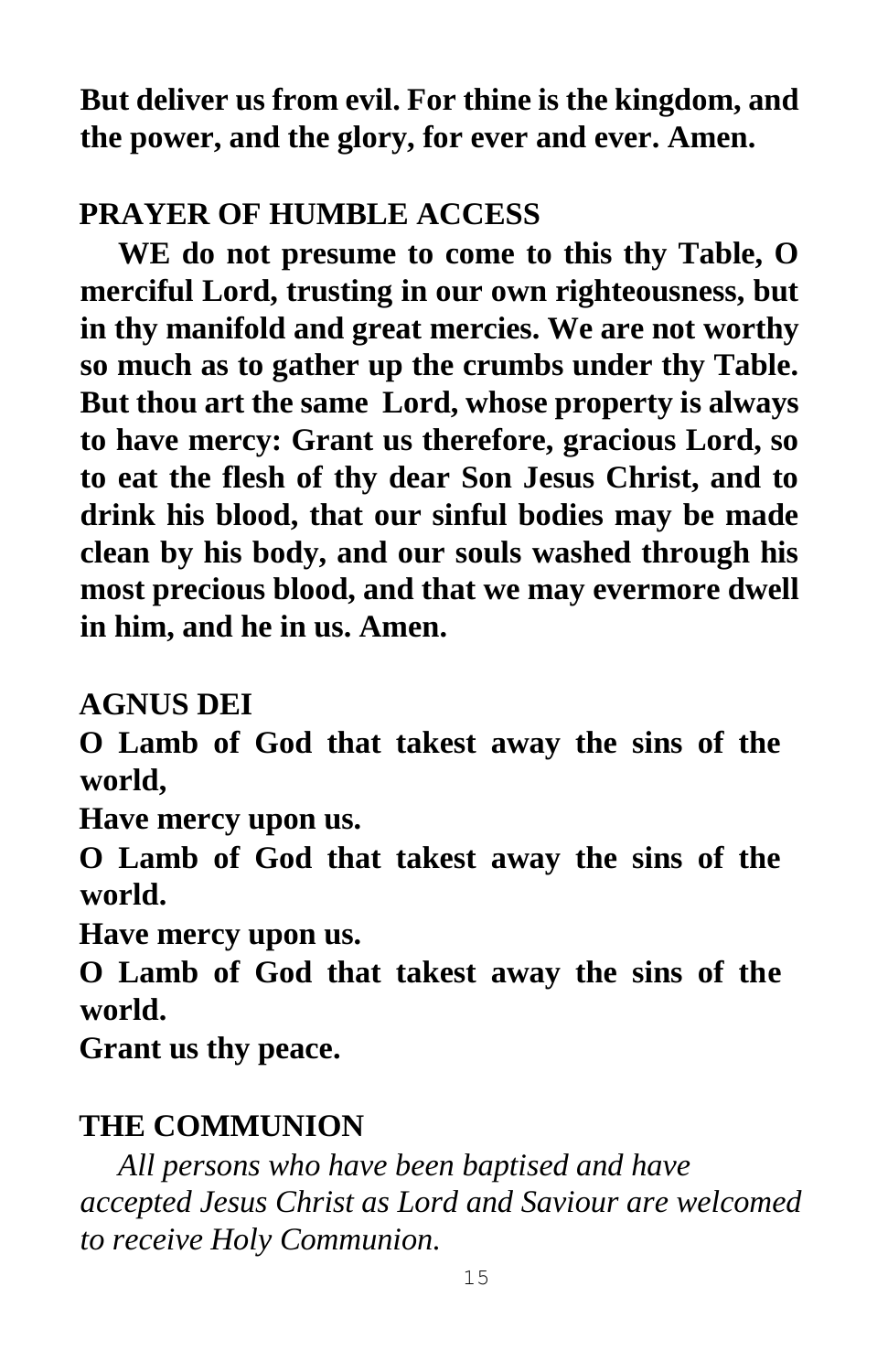**Drive-in:** *Please remain in your vehicle and the host (bread) will be delivered to you.*  **In-Church Congregation:** *Please come forward, and* 

*the Sacrament will be administered by intinction.* 

## **PRAYER OF THANKSGIVING**

 **ALMIGHTY and everliving God, we most heartily thank thee, for that thou dost vouchsafe to feed us who have duly received these holy mysteries, with the spiritual food of the most precious Body and Blood of thy Son our Saviour Jesus Christ; and dost assure us thereby of thy favour and goodness towards us; and that we are very members incorporate in the mystical body of thy Son, which is the blessed company of all faithful people; and are also heirs through hope of thy everlasting kingdom, by the merits of his most precious death and passion. And we humbly beseech thee, O heavenly Father, so to assist us with thy grace, that we may continue in that holy fellowship, and do all such good works as thou hast prepared for us to walk in; through Jesus Christ our Lord, to whom, with thee and the Holy Ghost, be all honour and glory, world without end. Amen.** 

## *GLORIA IN EXCELSIS (Old Scottish Chant)*

 **GLORY be to God on high, and on earth peace, good will towards men. We praise thee, we bless thee, we worship thee, we glorify thee, we give thanks to thee for thy great glory, O Lord God, heavenly King, God the Father Almighty.**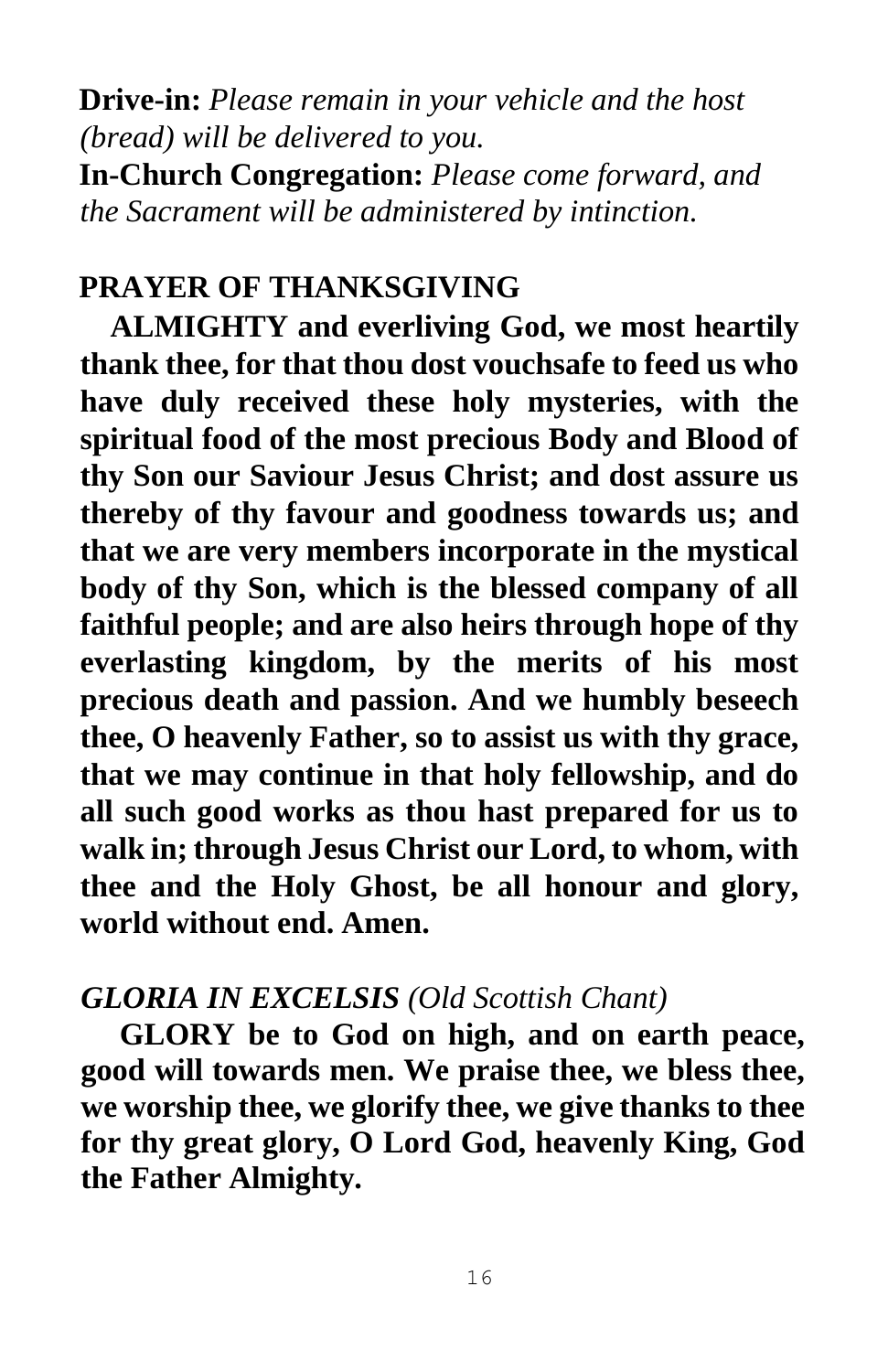**O Lord, the only-begotten Son, Jesus Christ; O Lord God, Lamb of God, Son of the Father, that takest away the sins of the world, have mercy upon us. Thou that takest away the sins of the world, receive our prayer. Thou that sittest at the right hand of God the Father, have mercy upon us.**

 **For thou only art holy; thou only art the Lord; thou only, O Christ, with the Holy Ghost, art most high in the glory of God the Father. Amen.**

#### **THE BLESSING**

 THE Peace of God, which passeth all understanding, keep your hearts and minds in the knowledge and love of God, and of his Son Jesus Christ our Lord: And the Blessing of God Almighty, the Father, the Son, and the Holy Ghost, be amongst you, and remain with you always. **Amen.**

**HYMN 535…...…...………………… FESTAL SONG** "Rise up, O men of God!"

#### **POSTLUDE**

#### **IN YOUR PRAYERS**

**Members of St. Luke's –** Glenda Robinson, Jim Starkey**,** Linda Gerlock, Diane Wikander**,** Deacon Tony McConnell, Tom McCormick, Rodney Allen, Charles Sims, Barbara Newman, Andy Lebkuecher, Mercedes Misinco, Elizabeth Ann White, Tim Higdon, Connie Parks, Eileen Kerr, "Hoot" and Gwen Skelton, Bruce Berkinshaw, Pat and Sherron Dearing, Tom Hoffer, Ann Thomason, MaryLynn Kipfmiller and Rosanne Johnston.

**Family & Friends –** Walker Mayfield (for Brooke McHan), Taylor Dixon (for Brooke McHan), Kathy Butler, Zane Wolf (for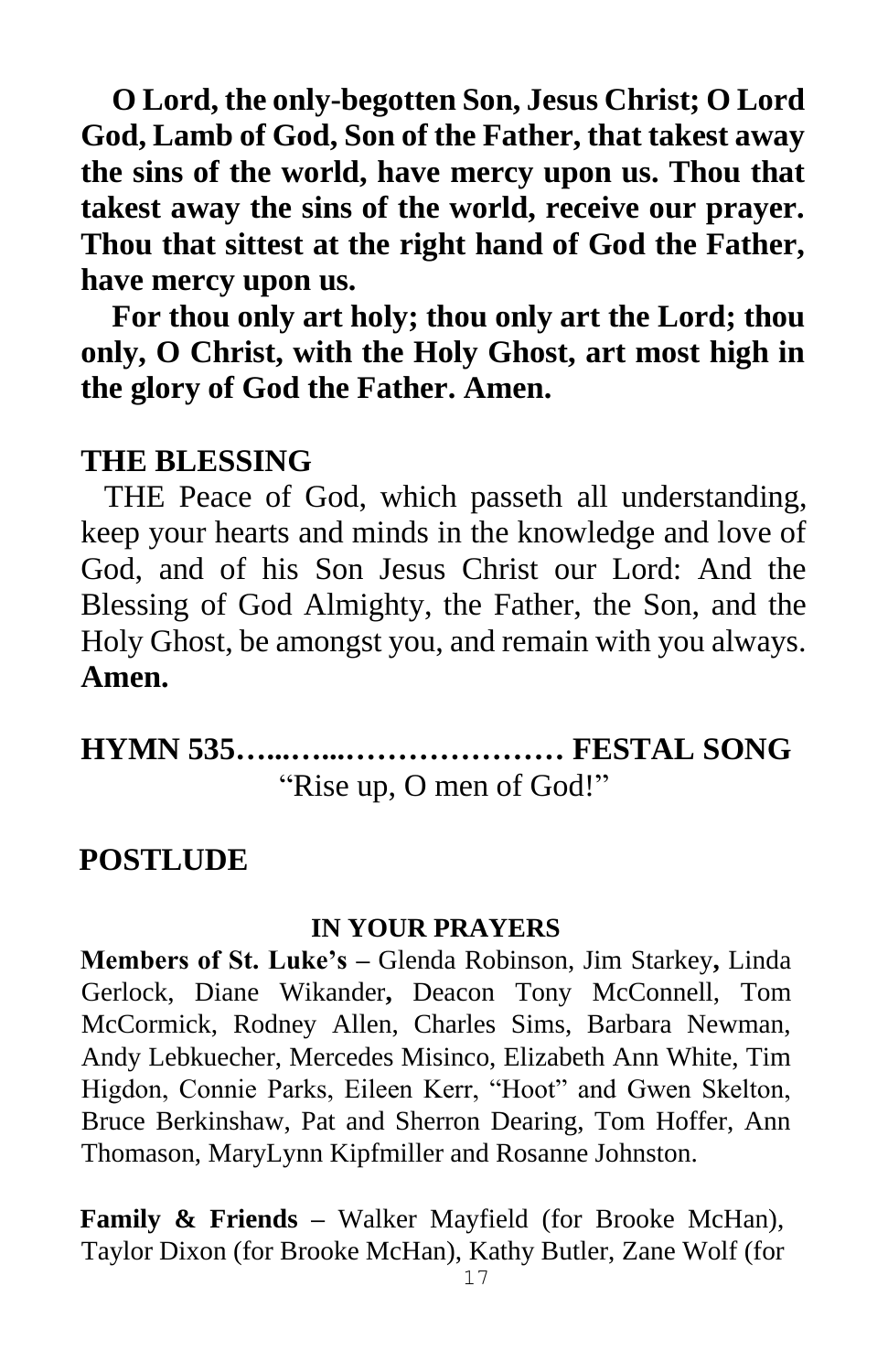Tim Higdon), Peggy Maykuth (cousin of Judy Brooten); Lars (acquaintance of Judy Brooten), Ralph D'Angelo (friend of Judy Brooten), Marija Tereshencho (friend of Kathryn Noblett's family, lives in Ukraine),Ellen Yates (sister of Neil McDonald), Scott Kiker, Kelly Dearing Roberts (daughter of Pat and Sherron Dearing), Clifford W. Willis, David Hobbs (cousin of Cheryl Rutland), Bryce (grandson of D.J. Fulton), Randy Porch, Bryan Fobbus, Mildred Woody, Derek Torres (for Violet Sosa), Betty Grant (sister of Shirley Sartain) Jessie Smith (for Ruth Johnson), Alexis and family, Aiden Ekanayake (grandson of Judy Evans), Kearrie Valentine (for Bobby Meadows),Alisha, Ian and Brooklyn Boss, Peter Hamilton, Bobby Oneal, April Weich (daughter of Rosanne Johnston), Bob Jost, Helen Dotson, Corey and Mari Jean Whitey, Martha Hamilton, Brian (friend of the Gorr Family), Lynn Grimme, Taylor (friend of the Cranor family), B. Z. Cashman, Abbey Cranor, Kathryn (Reinauer) Payette and Paul Lucia.

#### **THE PARISH STAFF**

## THE REVEREND VICTOR H. MORGAN, Rector THE REVEREND W. A. "TONY" MCCONNELL, Deacon EILEEN KERR, Organist D.J. FULTON, Treasurer DR. AL CASH, Webmaster www.stlukesblueridge.org / e-mail stlukesblueridge@gmail.com

#### **THE WARDENS AND VESTRY**

Dr. Al Cash, Senior Warden Neil McDonald **Jim Noblett, Junior Warden** Bill Trotter Lauren Burgreen Bob Bradley D.J. Fulton Jennifer Higdon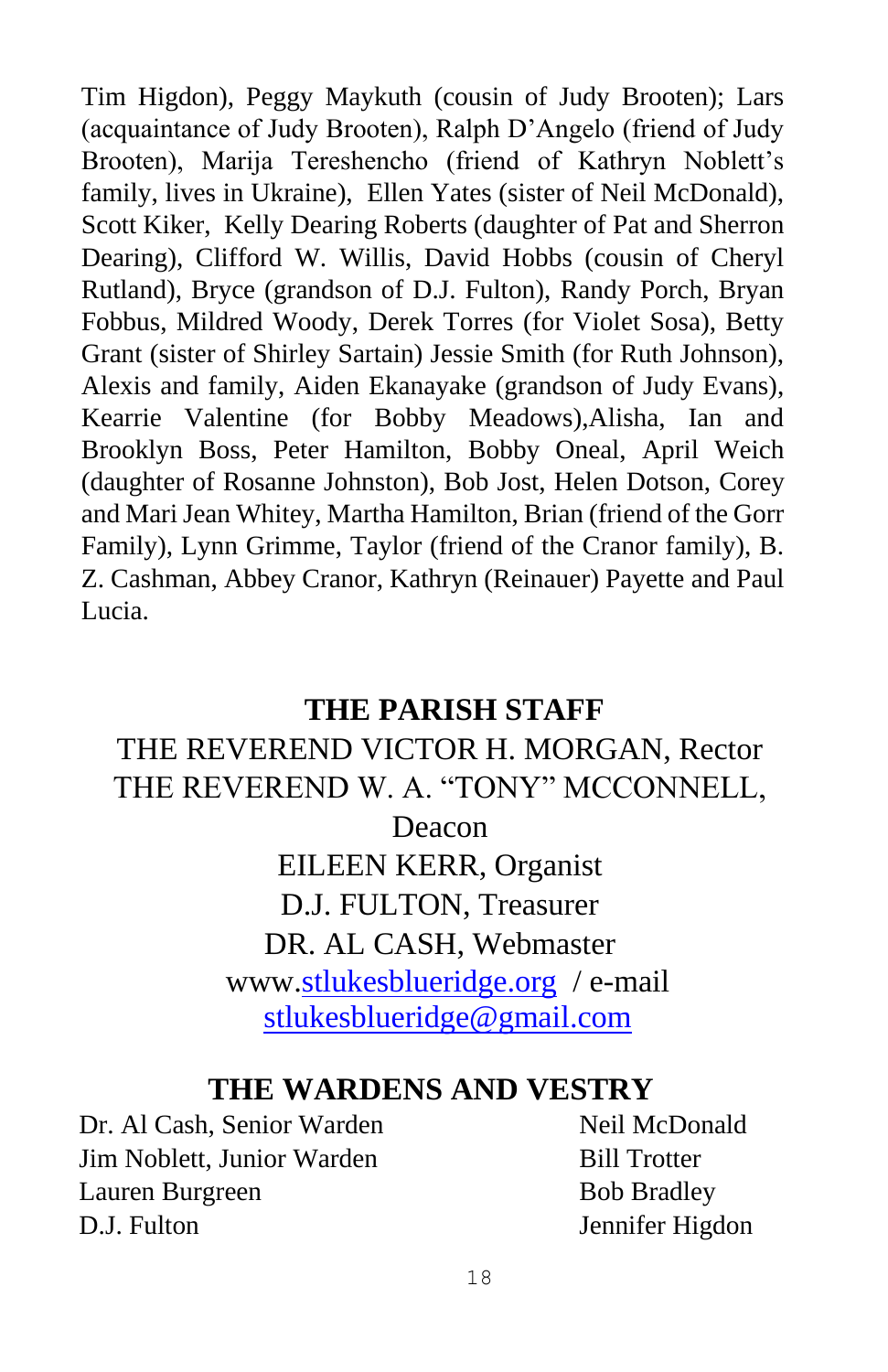#### **ALTAR FLOWERS**

 The flowers on the Altar are given to the glory of God and in loving memory of Kenneth E. Brooten, Jr., by Judy Brooten.

#### **BIRTHDAYS**

 Celebrating a birthday this week are Ted Koerner, June 20; A.D. Frazier, June 23; and Barbara Mang, June 24. "Watch over thy children, O Lord, as their days increase  $\cdots$   $\cdots$ 

## **WEDDING ANNIVERSARY**

 Celebrating a wedding anniversary this week are Eric and Crista Thoresen, June 19. "And over all these virtues put on love, which binds them all together in perfect unity" (Colossians 3:14).

## **IN MILITARY SERVICE**

 Please remember in your prayers those serving in the Armed Services, especially those who have connections with St. Luke's particularly, Tyler Ketron, Wesley Ryan McIntosh, Christian Wade Newman, Kyle Morgan, Sam Sonn, Jake Baker, Marc Rodriguez, Brooks Johnson and Jessica Wyllie.

## **HAPPENINGS THIS WEEK**

- Monthly Vestry Meeting, 11 a.m., today
- Holy Communion, noon, Feast of the Nativity of St. John the Baptist, Friday, June 24
- Old Fashioned Community Hymn Sing, 5 p.m., Saturday, June 25